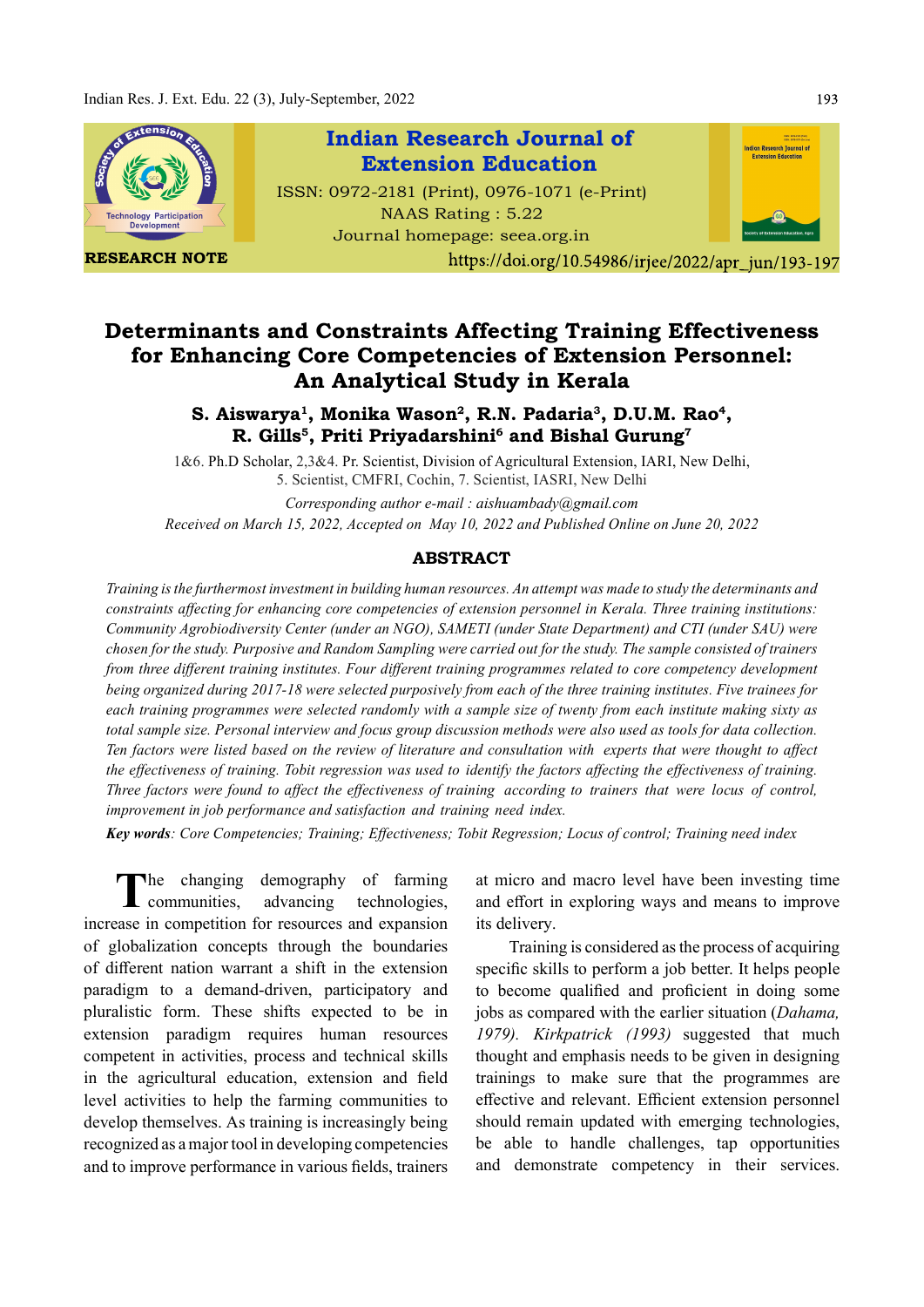They need to possess a set of core competencies i.e., collective organizational skills upon which the organization bases its primary operation or services.

Athey and Orth (1999) defined core competencies as collection of observable dimensions like individual skills, knowledge, attitudes, behaviours, and collective processes and capabilities, necessary for individual, organizational and program success. An Extension worker's performance is a function of his/her knowledge plus skills and attitudes. Hence, extension professionals should not be judged solely on how knowledgeable they are in their technical subject area of expertise, but it should be on the basis of how skilful and able they are in delivering services to their clients. It should also be noted that core competency needs are contextual and extension workers' contexts affect their competency needs and competency levels. Davis et.al (2014) ascertained that most of the trainings were not properly conducted, monitored and evaluated. According to Dayal (2001) the chief concern is that the trainer has to be unambiguous about the training objectives and training methodology. Hence, a systematic analysis of the training efforts, training effectiveness, job performance and factors determining its effectiveness which is in terms of enhanced technical and process skills needs to be done through a research investigation. In this context, the present investigation have been carried out to address the following objective of assessing the factors affecting training effectiveness and constraints of training programmes as perceived by the trainers.

### METHODOLOGY

The study was conducted purposively in the state of Kerala. Report by Human Development Index and extension worker to farmer ratio in Kerala is 1:300 (Sulaiman, 2012) indicated that Kerala is comparatively superior in position in comparison with other states. Three training institutions: Community Agrobiodiversity Center (under an NGO), SAMETI (under State Department) and CTI (under State Agricultural University) were chosen for the study. The sample consisted of trainers from the three different training institutes. Four different training programmes related to core competency development being organized during 2017-18 were selected purposively from each of the three training institutes. For each training programme, sample of 5 trainers were selected, totalling about 20 trainers for four training programmes

from each training institute. Thus, the total sample size for the study was 60. In order to determine the factors affecting training effectiveness, ten factors were listed based on the review of literature and consultation with experts that were thought to affect the effectiveness of training. Tobit regression was used to identify the factors affecting the effectiveness of training. The Tobit model is a statistical model proposed by James Tobin to describe a non- negative dependable variable and an independent variable. Beta coefficient represents the relationship between independent variable and latent variable.

Constraints perceived by the trainees in the effective implementation of the program were identified by administering a semi-structured interview schedule and questionnaire. Data were collected by personal interview of the trainers, questionnaire and focused group discussions. Both primary and secondary data were utilized for the study. Constraints were ranked based on mean rank obtained for each constraints using Friedman test. Friedman test was used to determine severity of the constraints by using mean rank. In this study, the test statistics used in case of Friedman test is chi-square test.

#### RESULTS AND DISCUSSION

In the present investigation, an attempt has been made to study the determinants of training effectiveness as perceived by trainers of the three institutes. Ten factors were listed based on the review of literature and consultation with experts that were thought to affect the effectiveness of training. Tobit regression was used to identify the factors affecting the effectiveness of training. The Tobit model is a statistical model proposed by James Tobin to describe a nonnegative dependable variable and an independent variable. Beta coefficient represents the relationship between independent variable and latent variable.

Two factors (Table 1) were found to affect the effectiveness of training according to trainers that were locus of control and training need index. Beta coefficient for locus of control  $(0.325)$  showed that it affects the effectiveness of training positively, whereas training need index  $(-0.0521)$  was found to affect effectiveness of training negatively. Locus of control is the extent to which people deem that they have command over the effect of events in their lives, as opposed to external forces beyond their control. Effort should be taken by the trainers to develop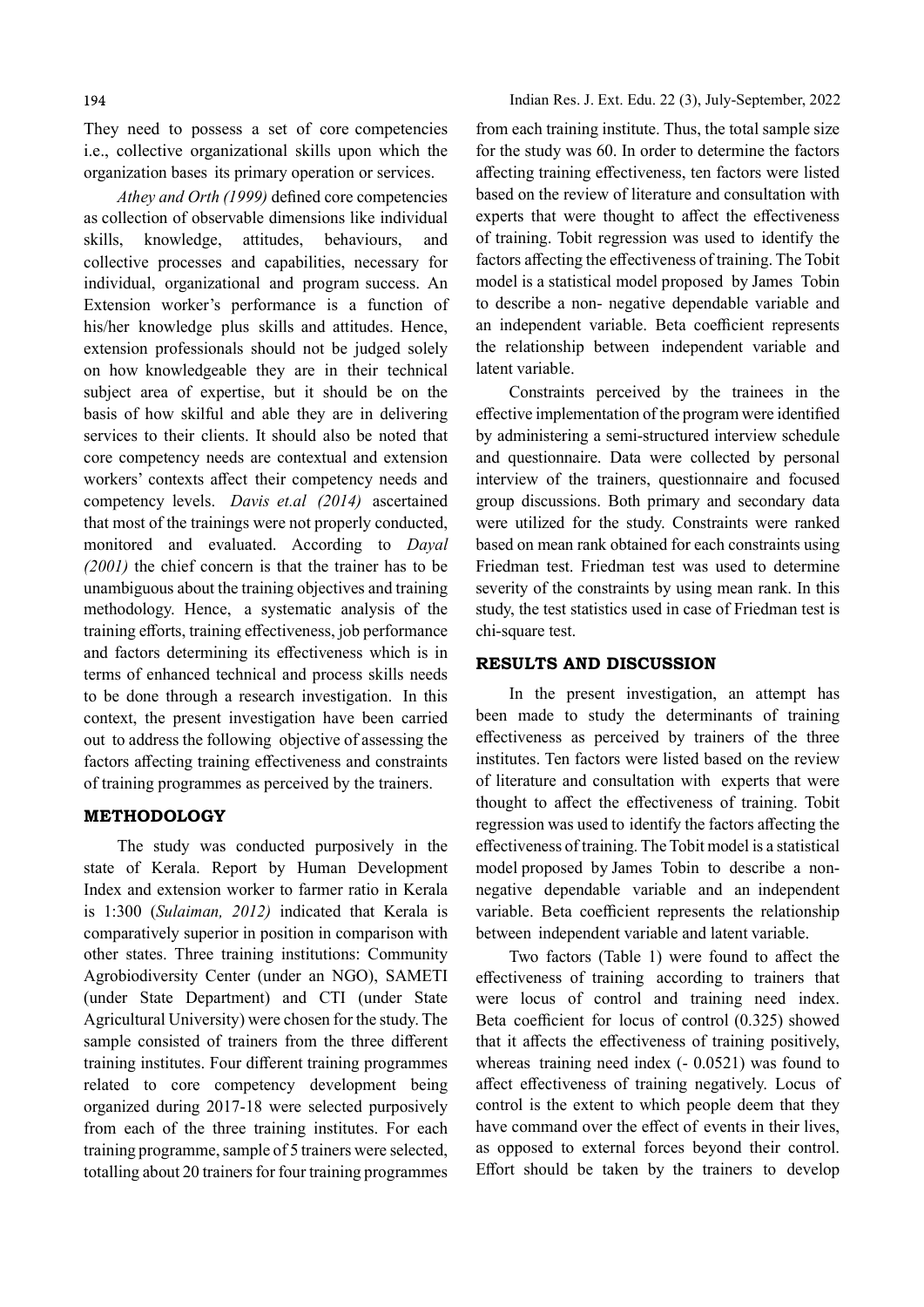Indian Res. J. Ext. Edu. 22 (3), July-September, 2022

Table 1. Factors affecting effectiveness of training according to the perception of trainers

| Factors                                 | $t-$   | <b>B</b> eta            | $p-$  |
|-----------------------------------------|--------|-------------------------|-------|
|                                         |        | value coefficient value |       |
| Age                                     |        | 53.394 - 0.00219 0.899  |       |
| Experience                              | 13.907 | 0.0260                  | 0.205 |
| No. of trainings attended               |        | 7.467 - 0.000206 0.846  |       |
| Self confidence                         | 32.257 | 0.0129                  | 0.935 |
| Locus of control                        | 21.00  | 0.325                   | 0.004 |
| Attitude towards subject matter         | 44.352 | $-0.0341$               | 0.862 |
| Attitude towards trainer                | 50.204 | 0.352                   | 0.266 |
| Job performance and satisfaction 63.835 |        | 0.335                   | 0.000 |
| Relevancy                               | 31.690 | 0.104                   | 0.401 |
| Training need index                     | 24.867 | $-0.0521$               | 0.031 |

Table 2. Personal constraints faced by the trainers

|                                                                   |      | CAbC           | <b>CTI</b>    |                | <b>SAMETI</b> |                             |
|-------------------------------------------------------------------|------|----------------|---------------|----------------|---------------|-----------------------------|
| Personal Constraints Mean Rank Mean Rank Rank Rank Rank Rank Rank |      |                |               |                |               |                             |
| Lack of confidence                                                |      | 2.55 5 2.00    |               | 6              | 2.82          | 6                           |
| Fear of handling ICTS 5.40 1 4.92                                 |      |                |               | -1             | 4.80          |                             |
| Lack of experience 2.60                                           |      |                | $4\quad 3.02$ | $\overline{4}$ | 2.86          | 5                           |
| Financial problems 3.85                                           |      | 3              | 4.35          | $\overline{2}$ | 3.15          | $\mathcal{R}$               |
| Lack of motivation                                                | 1.92 | 6              | 2.48          | 5              | 2.89          | 4                           |
| Poor health                                                       | 4.68 | $\mathfrak{D}$ | 4.22          | $\mathcal{R}$  | 4.65          | $\mathcal{D}_{\mathcal{L}}$ |

| Table 3. Personal constraints faced by the trainers |                   |       |               |  |  |  |  |
|-----------------------------------------------------|-------------------|-------|---------------|--|--|--|--|
|                                                     | CA <sub>b</sub> C | CTI   | <b>SAMETI</b> |  |  |  |  |
| N                                                   | 20                | 20    | 20            |  |  |  |  |
| Chi-Square                                          | 64.96             | 49.76 | 53.86         |  |  |  |  |
| df                                                  | $\sim$            | 5     | $\sim$        |  |  |  |  |
| Asymp. Sig.                                         | .001              | .001  | .001          |  |  |  |  |

internal locus of control. People with an internal locus of control have a high logic of primary control, believing that they strongly influence most of the events and outcomes in their lives. They also have a high sense of secondary control, they even have the skills and resources to respond positively, cope and bounce back. Improvement in job performance and satisfaction was also found to be one of the important factors affecting training effectiveness, as the ultimate aim of training is enhancement of job performance of trainees in their work organization and thereby job satisfaction is gained from their working organization. Training need is the perceived difference between what is and what should be in terms of knowledge, core competency skills and attitudes so that the extension personnel need to perform their roles more effectively in their work organizations. Trainer's training should be conducted regularly to fill the training need of trainers. Only an effective training can fill the existing training need. Findings were well supported by Yaqoot

### et al. (2017), Fischer (2011) and Driskell (2011)

Constraints were categorised into personal, organisational, social and economic constraints. The data has been presented under the following four heads. Personal constraints faced by the trainers: Personal constraints were the perceived psychological difficulties faced by respondents as a trainer. Seven different constraints were identified viz lack of confidence, fear of handling ICTs, lack of experience, financial problems, lack of motivation, and poor health. Responses were collected on the basis of their severity. The results are presented in Table 2.

Among the personal constraints (Table 2), the fear of handling ICTs was the most severe constraint as perceived by the trainers of CTI, CAbC and SAMETI, so it was ranked first with the highest mean ranks. It indicates that the training of trainers in handling of ICT's is the need of the hour. Lack of confidence was found to be the least severe one with the lowest mean ranks in case of CTI and SAMETI but in case of CAbC lowest rank is for lack of motivation.

The Friedman test revealed that all the personal constraints were identified clearly and they differed significantly from each other (Table 3).

Organizational constraints faced by the trainers : In case of all the three institutes, six different constraints were listed viz. poor management, Improper training hall,poor library facilities, Poor usage of audio visual aids, Lack of field visits and demonstrations. Poor training institute facilities. Responses were collected on the bases of their severity. Results are presented in Table 4

Among the enlisted constraints relating to

| <b>Table 4. Organizational constraints</b><br>faced by the trainers |                   |                |              |                |               |                             |  |
|---------------------------------------------------------------------|-------------------|----------------|--------------|----------------|---------------|-----------------------------|--|
|                                                                     | CABC              |                | <b>CTI</b>   |                | <b>SAMETI</b> |                             |  |
| Organisational<br>Constraints                                       | Mean Rank<br>Rank |                | Mean<br>Rank | Rank           | Mean<br>Rank  | Rank                        |  |
| Poor management                                                     | 3.60              | 3              | 3.48         | 3              | 2.40          | 5                           |  |
| Improper training<br>hall                                           | 2.58              | $\overline{4}$ | 3.30         | $\overline{4}$ | 2.72          | $\overline{4}$              |  |
| Poor library facility                                               | 4.12              | 2              | 3.70         | 2              | 5.48          | $\mathcal{D}_{\mathcal{L}}$ |  |
| Poor usage of AV<br>aids                                            | 2.52              | 5              | 2.68         | 6              | 2.10          | 6                           |  |
| Lack of field visits<br>and demonstrations                          | 5.98              | $\mathbf{1}$   | 4.80         | 1              | 5.45          | 1                           |  |
| Poor training<br>institute facilities                               | 2.20              | 6              | 3.05         | 5              | 2.85          | 3                           |  |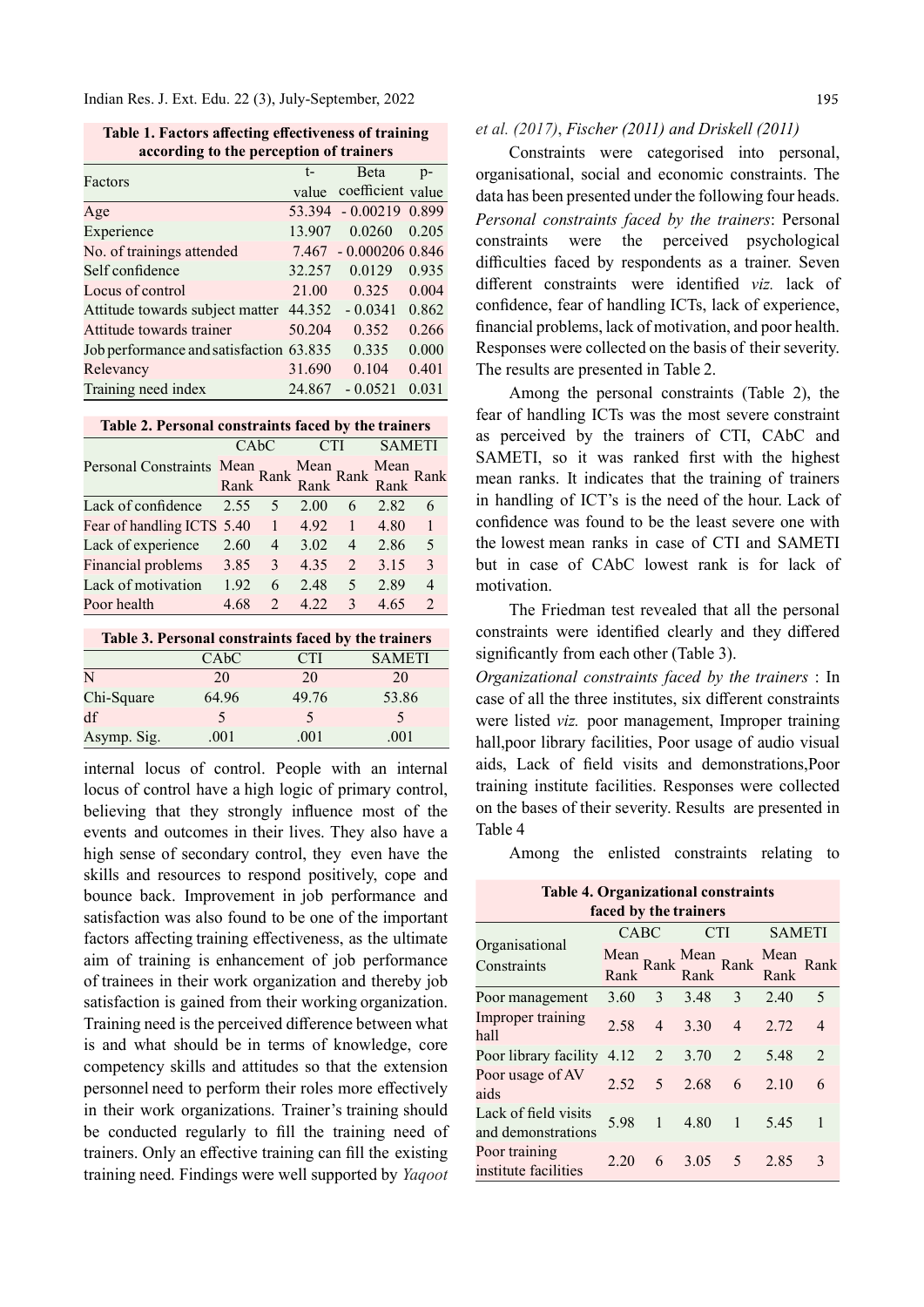organizational constraints in (Table 4). "Lack of Field visits and demonstrations" were not conducted regularly was the most severe constraint as perceived by the trainers of CTI, CAbC and SAMETI, s o it was ranked first with highest mean score in the three institutes. It indicates that the training programmes conducted should include regular field visits and demonstrations to encourage practical experience. 196<br>
Indian Res. J. Ext. Edu. 22 (3), July-Se<br>
Pred visits and demonstrations" were not conducted<br>
Field visits and demonstrations" were not conducted<br>
Tequalarly was the most severe constraint as perceived<br>
by the traine to be the least severe one with the lowest mean in CTI and SAMETI. "Lack of Training institute facilities" was found to be the least severe constraint as reflected by the lowest mean ranks in CAbC.

The Friedman test revealed that all the organizational constraints differed significantly  $(P<0.001)$  with each other in case of all the three institutes. It shows that the respondents distinctively identified the organizational constraints (Table 5).

Economic constraints faced by the trainers : Economic constraints were the financial difficulties faced by the respondents as a trainer. Three different constraints were listed viz lack of fund, insufficient training budget, and non-payment of TA. Responses were collected on the bases of their severity. Results are presented in Table 6.

Non-payment of TA, lack of fund was the most severe constraint as perceived by the trainers of CTI and CAbC. Whereas travelling allowances not paid was the most severe constraint as perceived by the trainers of SAMETI (Table 6).

The details of Friedman test for economic constraints are given in Table 7. Accordingly, the constraints have been ranked. All the economic constraints were significantly different from each other in all the three institutes.

Social constraints faced by the trainers : Social constraints were the social difficulties faced by the respondents as a trainer. Four different constraints were listed viz. lack of faith in training programme, belief in traditional system, difficulty in adjusting with heterogeneous groups, and family problems. Responses were collected on the bases of their severity. Results are presented in Table 8. Among the enlisted constraints relating to social constraints in Table 8 difficulty in adjusting with heterogeneous groups was the most severe constraint as perceived by the trainers of CTI, CAbC and SAMETI, so it was ranked first with highest mean scores followed by lack of faith in training programmes. The test

Indian Res. J. Ext. Edu. 22 (3), July-September, 2022

Table 5. Organizational constraints faced by the trainers

| $\epsilon$  |       |            |               |
|-------------|-------|------------|---------------|
|             | CAbC  | <b>CTI</b> | <b>SAMETI</b> |
| N           | 20    | 20         | 20            |
| Chi-Square  | 74.10 | 25.89      | 85.43         |
| df          |       |            |               |
| Asymp. Sig. | .001  | .001       | .001          |

| Table 6. Economic constraints faced by the trainers |              |                |              |               |               |               |  |
|-----------------------------------------------------|--------------|----------------|--------------|---------------|---------------|---------------|--|
| Economic                                            |              | CABC           |              | <b>CTI</b>    | <b>SAMETI</b> |               |  |
| Constraints                                         | Mean<br>Rank | Rank           | Mean<br>Rank | Rank          | Mean<br>Rank  | Rank          |  |
| Lack of fund                                        | 2.70         |                | 2.68         | $\mathbf{1}$  | 1.28          | $\mathcal{R}$ |  |
| Insufficient<br>training<br>budget                  | 2.30         | 2 <sup>7</sup> | $2.32 \t 2$  |               | 1.78          | $\mathcal{L}$ |  |
| TA was not<br>paid                                  | 1.00         | 3              | 1.00         | $\mathcal{E}$ | 2.95          |               |  |

Table 7. Results of Friedman test for economic constraints

|             | CA <sub>b</sub> C | CTI           | <b>SAMETI</b> |
|-------------|-------------------|---------------|---------------|
| N           | 20                | 20            | 20            |
| Chi-Square  | 35.11             | 34.21         | 33.80         |
| df          | $\mathcal{D}$     | $\mathcal{D}$ | $\mathcal{D}$ |
| Asymp. Sig. | .001              | .001          | .001          |

| Table 8. Social constraints faced by the trainers       |                                          |  |                                   |                         |                |      |  |
|---------------------------------------------------------|------------------------------------------|--|-----------------------------------|-------------------------|----------------|------|--|
|                                                         | CABC                                     |  |                                   |                         | <b>SAMETI</b>  |      |  |
| Social Constraints                                      | Mean<br>Rank Rank Rank Rank<br>Rank Rank |  |                                   |                         | Rank           | Rank |  |
| Lack of faith in<br>training programme                  |                                          |  | $2.42 \quad 2 \quad 2.12 \quad 2$ |                         | 1.88           | 4    |  |
| Belief in traditional<br>system                         |                                          |  | $1.82 \quad 3 \quad 1.78 \quad 4$ |                         | $2.68 \quad 2$ |      |  |
| Difficulty in adjusting<br>with heterogeneous<br>groups | 4.00                                     |  | 4.00                              |                         | 3.05           |      |  |
| Family problems                                         | 1.75                                     |  | $4\quad 2.10$                     | $\overline{\mathbf{3}}$ | 2.40           |      |  |

Table 9. Results of Friedman test for social constraints

|             | CA <sub>b</sub> C | CTI   | <b>SAMETI</b> |
|-------------|-------------------|-------|---------------|
| N           | 20                | 20    | 20            |
| Chi-Square  | 48.50             | 48.89 | 13.75         |
| df          | 3                 |       |               |
| Asymp. Sig. | .001              | .001  | < 0.01        |

statistics values obtained for the three institutes with level of significance of <0.01 amply shows that all the social constraints differed significantly from each other in case of all the three institutes.

Constraints faced by the trainers : Table 10 shows overall ranking for all five different constraints viz personal, organizational, economic, social and other constraints.